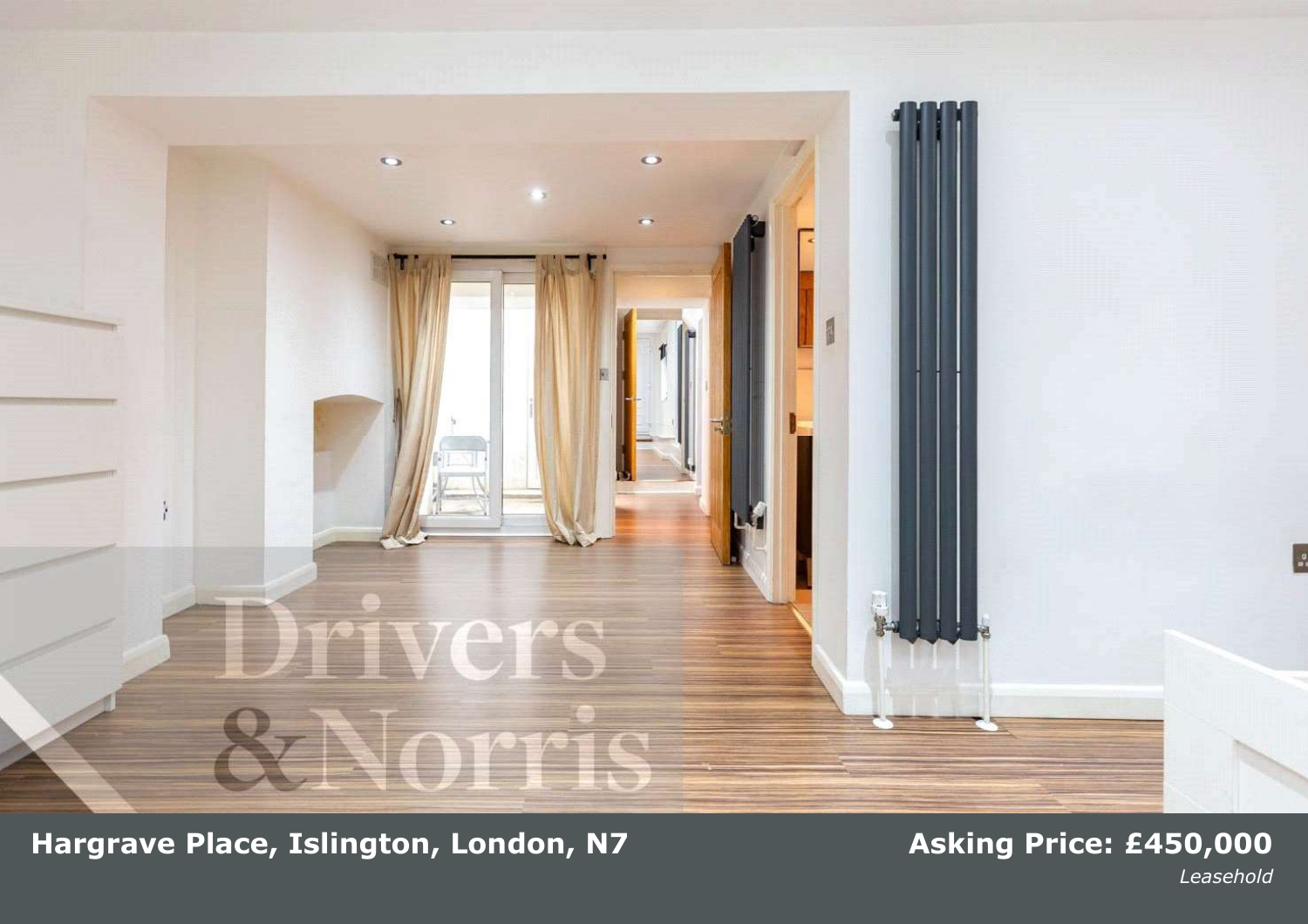## **Hargrave Place, Islington, London, N7**

Located on <sup>a</sup> quiet side turning within easy reach of Kings Cross/St Pancras International, Camden Town and Kentish Town, is this Two-Bedroom, Two-Bathroom ground floor apartment with private courtyard area.

Set within <sup>a</sup> purpose built block and modernised throughout, the property offers flexible living space comprising of open-plan kitchen / living room, private courtyard with space for table and chairs, two bedrooms with en-suite bathroom to the main room and further bathroom with modern three piece suite.

Hargrave Place is perfectly positioned near <sup>a</sup> range of amenities stretching along Kentish Town High Street including supermarkets, independent coffee shops, eateries and whole food stores. Adjacent Brecknock Road also provides <sup>a</sup> wealth of independent shops including renowned natural food store Bumble Bee.

Kentish Town Station is located within 12 minutes' walk (Google) providing direct access to the Northern Line and Thameslink services whilst Caledonian Road Underground Station (Piccadilly Line) is also within easy walking distance.

- $\bullet$ Leasehold
- $\bullet$ Modernised Throughout
- $\bullet$ Two Double Bedrooms
- $\bullet$ En-Suite Bathroom
- $\bullet$ Open Plan Living
- $\bullet$ Own Entrance
- $\bullet$ New Bathroom Suite
- Private Courtyard With Space for Furniture
- Easy Reach of Kings Cross/St Pancras
- International
- $\bullet$  Close To Northern Line Tube Station

**ENTRANCE ELOOR** 584 sq.ft. (54.3 sq.m.) approx.



TOTAL FLOOR AREA : 584 sq.ft. (54.3 sq.m.) approx. Whilst every attempt has been made to ensure the accuracy of the footplan contained here, measurement<br>contained the ensure the accuracy of the footplan contained here, measurement<br>contained material through a contained by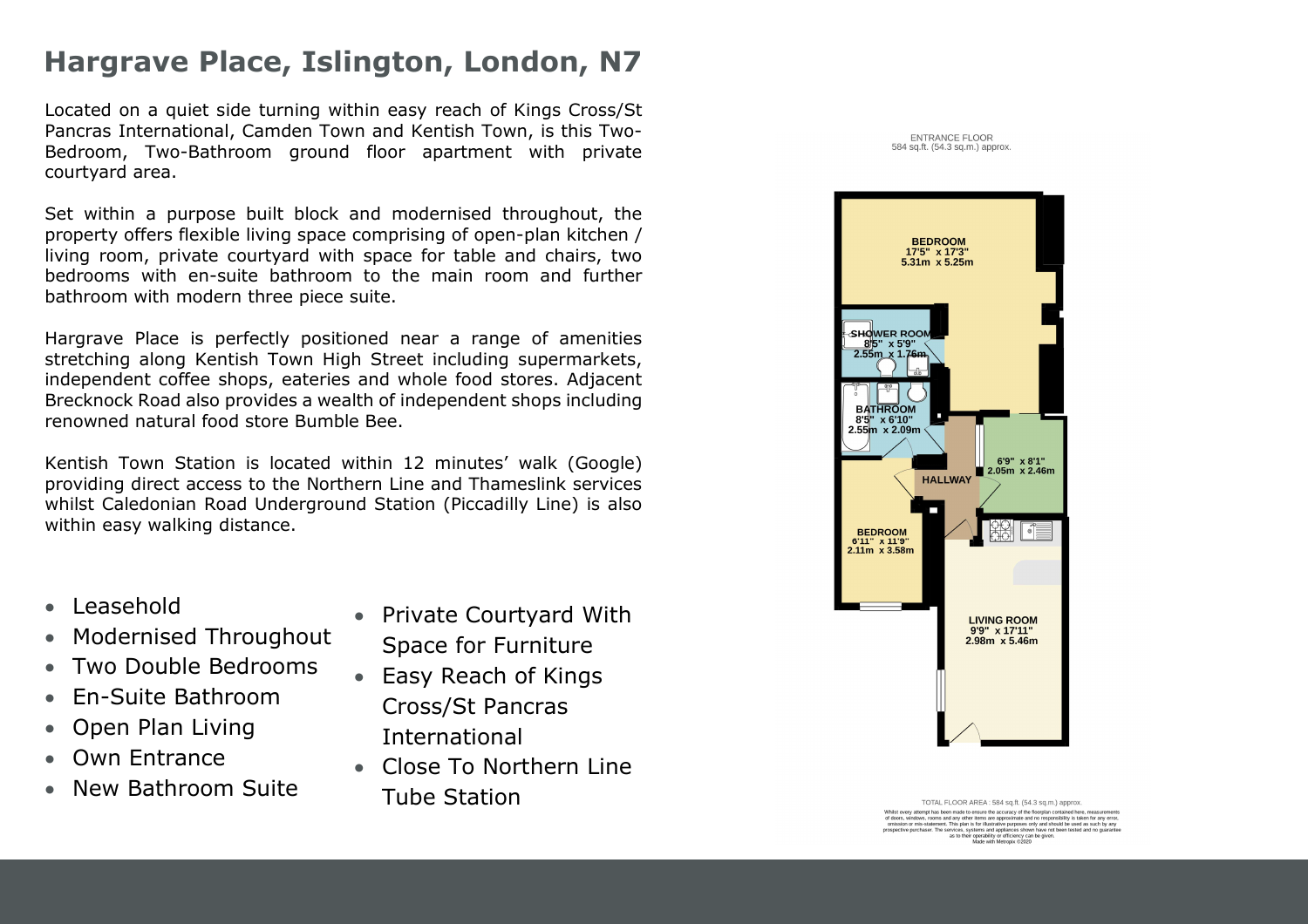